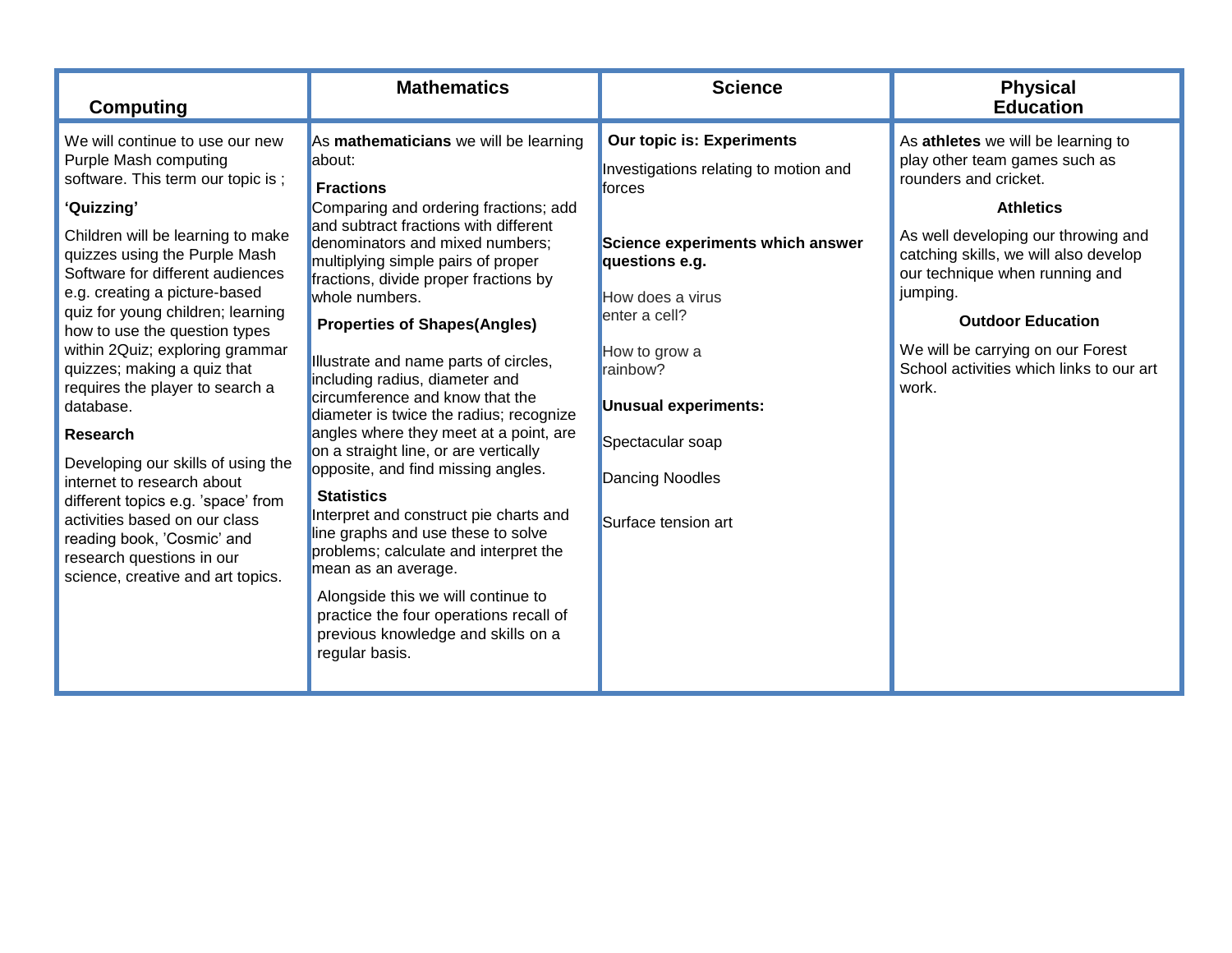| <b>RE</b>                                                                                                                             | <b>Languages</b>                                                                                                                                                                                                                                                                                                                                                                                                                                                                                                               | Art                                                                                                                                                                                                                                                                                                                                                                                                          | <b>PSHE</b>                                                                                                                                                                                                                                                                                                   |
|---------------------------------------------------------------------------------------------------------------------------------------|--------------------------------------------------------------------------------------------------------------------------------------------------------------------------------------------------------------------------------------------------------------------------------------------------------------------------------------------------------------------------------------------------------------------------------------------------------------------------------------------------------------------------------|--------------------------------------------------------------------------------------------------------------------------------------------------------------------------------------------------------------------------------------------------------------------------------------------------------------------------------------------------------------------------------------------------------------|---------------------------------------------------------------------------------------------------------------------------------------------------------------------------------------------------------------------------------------------------------------------------------------------------------------|
| <b>Hinduism</b><br>We will be learning about what<br>Hindu people believe about God<br>and how Hindu people worship<br>and celebrate. | <b>French</b><br>As linguists we be using our new<br>Language Angels scheme to learn<br>about the WWII- La Seconde Guerre<br>Mondiale.<br>We will be learning how to improve our<br>reading; listening skills and reading a<br>longer text, to use accurate<br>pronunciation and spelling; developing<br>vocabulary of countries involved in<br>WW2.; to say and write what the<br>differences were in city and country life<br>during the war; writing a letter home in<br>French as an evacuee living in the<br>countryside. | <b>Ecological Art</b><br>Children will be looking at and exploring<br>ecological art. They will also consider<br>ecological artist such as Andy<br>Goldsworthy have responded to the<br>issue of climate change and how this is<br>reflected in their art work.<br>Our learning about ecological art will<br>culminate in creating a piece of art work<br>in the style of a particular ecological<br>artist. | <b>Changing Me</b><br>Sex and Relationships Education<br>(S.R.E.); puberty, babies from<br>conception to birth; self- image and<br>relationships with others.<br>The year ahead regarding the<br>transition to Year 7<br>Celebrating overcoming obstacles in<br>challenging circumstances during the<br>year. |
|                                                                                                                                       |                                                                                                                                                                                                                                                                                                                                                                                                                                                                                                                                |                                                                                                                                                                                                                                                                                                                                                                                                              |                                                                                                                                                                                                                                                                                                               |